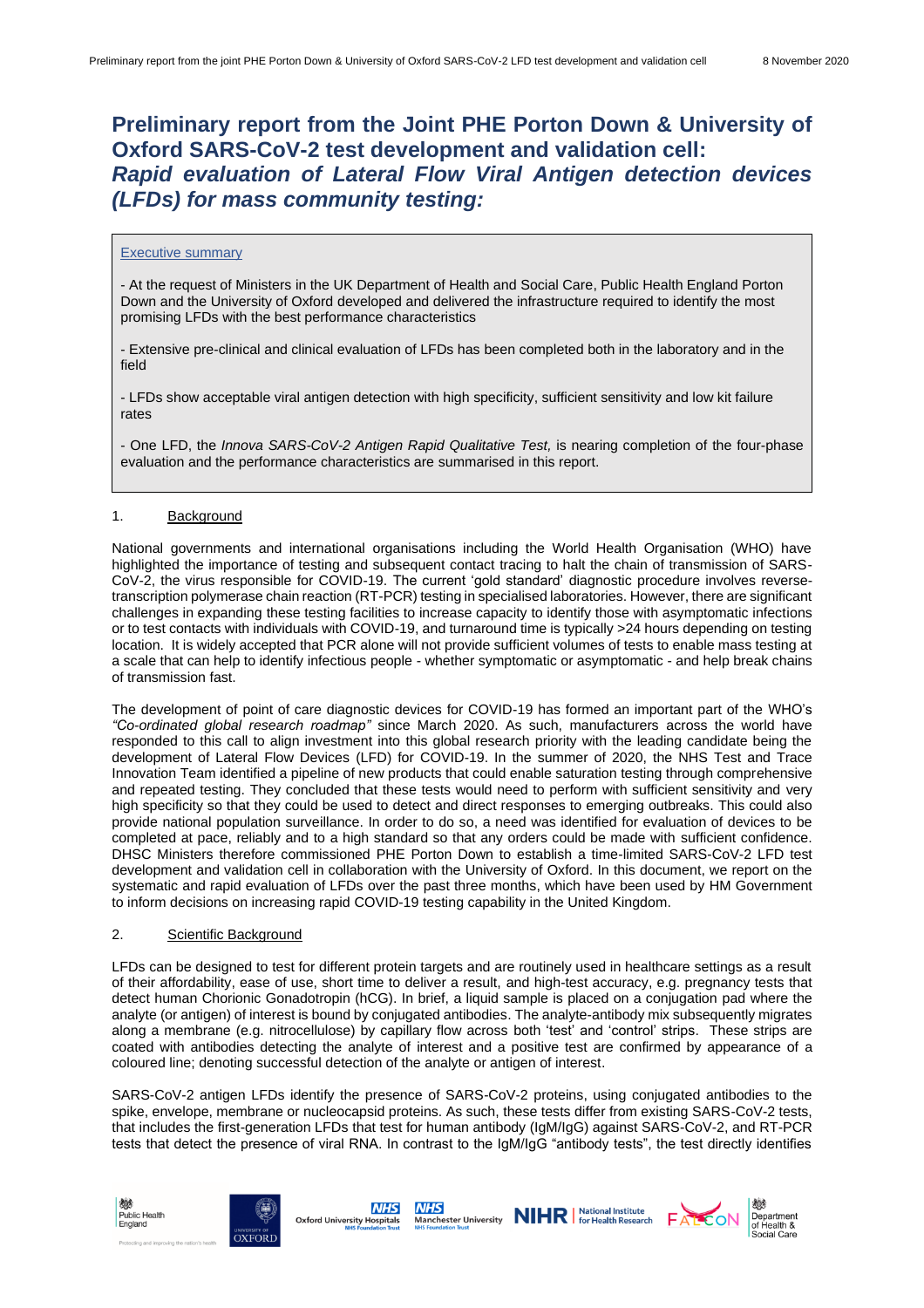SARS-CoV-2 viral proteins and is not reliant on the host's immune response. In contrast to RT-PCR, LFDs detect viral protein rather than RNA. Results for LFDs are observed in 8-30 minutes, depending on the device, providing potential benefit through early interventions to halt the chain of transmission earlier in the disease course when individuals are most infectious

# 3. Aims & Objectives

The aim of the SARS-CoV-2 LFD test development and validation cell has been to design and deliver rapid systematic scientific and clinical evaluation for LFDs. Specifically, the objectives of the cell were to

- develop a high throughput pre-clinical evaluation platform focussing on:
	- o Viral antigen detection
	- o Specificity of the test
	- o Cross-reactivity of the test to seasonal coronaviruses
	- o Test kit failure rates
- establish a research and clinical trials infrastructure to establish the use of LFDs with regards to:
	- o Specificity and viral antigen detection
	- o Evaluation in the community and hospital  $\circ$  Pilot implementation of point of care testing in community and institutional settings
- 4. Methodology

# **Department of Health and Social Care evaluation (phase 1 evaluation)**

The role of the DHSC was to identify a pipeline of manufacturers and products which had developed viral antigen LFD that could enable mass testing for SARS-CoV-2. A desktop review was performed of manufacturers' claimed performance and instructions for use to identify tests which, prima facie, may perform with high specificity and sufficient sensitivity to enable them to be used to detect SARS-CoV-2. As set out above, the DHSC were also responsible for commissioning work with Public Health England (PHE) Porton Down and the University of Oxford [\(https://www.gov.uk/government/publications/assessment-and-procurement-of-coronavirus-covid-19](https://www.gov.uk/government/publications/assessment-and-procurement-of-coronavirus-covid-19-tests/protocol-for-evaluation-of-rapid-diagnostic-assays-for-specific-sars-cov-2-antigens-lateral-flow-devices) [tests/protocol-for-evaluation-of-rapid-diagnostic-assays-for-specific-sars-cov-2-antigens-lateral-flow-devices\)](https://www.gov.uk/government/publications/assessment-and-procurement-of-coronavirus-covid-19-tests/protocol-for-evaluation-of-rapid-diagnostic-assays-for-specific-sars-cov-2-antigens-lateral-flow-devices).

The work has been overseen by an LFD Oversight Group.

# **Pre-clinical evaluation (phase 2 evaluation)**

Pre-clinical evaluation of potential LFDs was performed by PHE Porton Down with a team comprising staff from the Rare and Imported Pathogens Laboratory and the Virology and Pathogenesis Research Group. LFDs were evaluated against known PCR-negative controls consisting of saliva collected from healthy adult staff volunteers. The virus positive dilution series consisted of saliva from SARS-CoV-2- negative individuals that had been spiked with SARS-CoV-2 virus stock to give dilutions of 10<sup>s</sup>, 10<sup>s</sup>, 10<sup>3</sup> and 10<sup>2</sup> plaque-forming-units (pfu)/mL (n=60). An a *priori* "prioritisation" criteria was defined to evaluate LFDs and consisted of a kit failure rate of <10%, a specificity of  $\geq$ 99% and a sensitivity of  $\geq$ 50% at 10<sup>2</sup> pfu/mL, which corresponds to a PCR cycle threshold (Ct) value of approximately 25. LFDs that passed evaluation against the positive dilution series and negative controls were then evaluated against seasonal coronaviruses (229E, NL63 and OC43).

# **Secondary Care evaluation (phase 3a evaluation)**

Evaluation against clinical samples was performed at PHE Porton Down with samples from a secondary healthcare setting. All LFDs were assessed against 1,000 known negative samples in viral transport medium (VTM) and 200 banked known positive VTM samples that had previously been frozen. These were diluted in saliva, aliquoted and frozen for later use. Analyses were performed to identify kit failure rates, specificity and viral antigen detection by LFDs in relation to viral load determined through PCR.

# **Community research evaluation (phase 3b evaluation)**

Further evaluation against clinical samples was performed using volunteer samples from staff and patient volunteers. The clinical study of positive cases was conducted in collaboration with the UK Condor Programme "COVID-19 National Diagnostic Research and Evaluation Platform", specifically within the Falcon-C19 study (IRAS 284229). For the positive panel, this study involved the recruitment of adult individuals in the community with a known diagnosis of COVID-19 from 14 research sites around England. Participants were required to provide a paired swab sample (1 dry swab and 1 swab in VTM) and complete a study questionnaire. LFDs were evaluated according to the manufacturer's instruction using "dry swabs". For the negative panel, volunteers from PHE Porton Down and an acute hospital were recruited.











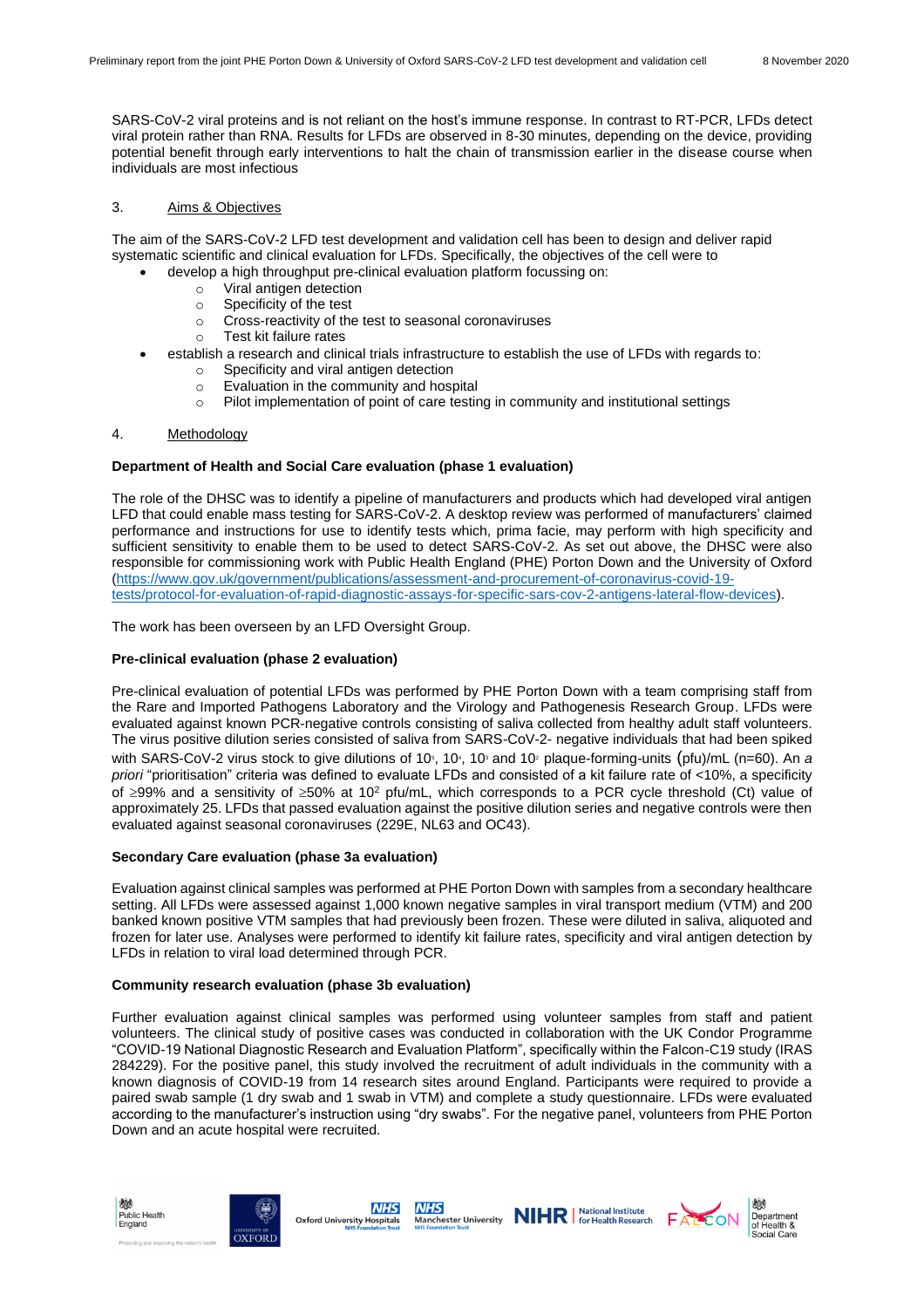#### **Community pilot field service evaluation (phase 4 evaluation)**

Wider field service evaluation was performed within a number of institutions and settings. These institutions included secondary healthcare settings, PHE Porton Down, military establishments, schools and universities. Further evaluation was also performed at regional COVID-19 testing centres. Analyses were performed to identify kit failure rate, specificity and viral antigen detection by LFDs as a function of CT values. Further analyses were also performed in terms of assessing LFDs in relation to usability in the field, as well as uptake and feedback in terms of training.

#### 5. Results

Over 130 suppliers of COVID-19 LFDs were identified by the DHSC for desktop review, 40 of which were sufficiently promising to be referred to PHE Porton Down for evaluation. To date, across phases 2-4 LFD of evaluations, a total of 20,545 LFD tests have been performed either directly or indirectly by the SARS-CoV-2 LFD test development and validation cell.

As part of phase 2 evaluations, 5,802 LFD tests were performed at PHE Porton Down across the 40 candidate devices (as of 31 October 2020). To date, only 9 kits (24.3%) have performed at a level in accordance with the UK lateral flow oversight group's *a priori* "proceed criteria" as published on the government website. All nine kits also passed cross-reactivity analyses against seasonal human coronaviruses. The remainder failed either due to false negative rates that did not pass the sensitivity threshold and/or false positives which did not pass the pre-defined specificity rate, and, in some cases, due to kit failures which exceeded the pre-defined rate.

A total of 7,185 tests with 6 LFDs had been completed at PHE Porton Down as part of the ongoing phase 3a evaluation. Similar to the pre-clinical testing phase, using these VTM samples, all kits significantly outperformed the pre-defined detection rate of 50% at the viral cycle threshold of 25, with an observed viral antigen detection of 83 to 97%. A total of 878 individuals with COVID-19 in the community were enrolled into the Falcon-C19 study to take part in Phase 3b evaluations. 5 kits are being evaluated and 2,678 tests have been performed to date. Taking a viral load of a cycle threshold of 25, the observed viral antigen detection of kits ranged from 95.2-100%. When all individuals in the analyses were analysed, irrespective of viral load, the viral antigen detection in the whole cohort was 77.8-93.9%.

The LFD that is currently in most advanced stages of validation is the *Innova SARS-CoV-2 Antigen Rapid Qualitative Test*, which reflects the fact that it was one of the first tests to be evaluated and successfully pass Phase 2*.* In total, across Phase 2-4 evaluation stages, 8,774 Innova LFD tests have been performed in the UK, including a diverse cohort of populations as part of the Phase 3b and Phase 4 testing: out-patient SARS-CoV-2 cases; healthcare staff; armed forces personnel; and school students aged 11-18 (Table 1). Due to the rapid implementation of Innova for mass testing in the United Kingdom, the purchasing and roll-out decisions which have been made by DHSC, we have focussed on the performance characteristics (kit failure rate, specificity and viral antigen detection) of the *Innova SARS-CoV-2 Antigen Rapid Qualitative Test.*

| Innova LFD evaluation phase                                          | <b>LFD</b> failures |               | <b>LFD</b> successes |          |          |              |              |
|----------------------------------------------------------------------|---------------------|---------------|----------------------|----------|----------|--------------|--------------|
|                                                                      | fail//total         | $\frac{0}{0}$ | $PCR+$               | PCR-     | PCR-void | PCR-not done | <b>TOTAL</b> |
| Phase 2 negatives                                                    | 0/72                | 0.0           | 0                    | 72       | 0        | 0            | 72           |
| Phase 2 positive dilution series                                     | 0/215               | 0.0           | 215                  | 0        | 0        | 0            | 215          |
| Phase 3a positives                                                   | 12/212              | 6.0           | 199                  | $\Omega$ |          | $\Omega$     | 200          |
| Phase 3a negatives                                                   | 50/1040             | 5.1           | 0                    | 990      | 0        | $\Omega$     | 990          |
| Phase 3b FALCON (Dry swabs-<br>field)<br>Phase 3b FALCON (Dry swabs- | 28/296              | 10.4          | 252                  | 15       |          | 0            | 268          |
| lab)                                                                 | 9/221               | 4.2           | 204                  | 8        | $\Omega$ | 0            | 212          |
| Phase 3b FALCON (VTM swabs)                                          | 9/166               | 5.7           | 142                  | 14       |          | 0            | 157          |
| Phase 4 hospital staff                                               | 17/375              | 4.7           | 2                    | 346      | 10       | $\Omega$     | 358          |
| Phase 4 armed forces                                                 | 6/163               | 3.8           | 46                   | 111      | 0        | $\Omega$     | 157          |
| Phase 4 PHE staff                                                    | 19/231              | 8.9           | 0                    | 212      | 0        | 0            | 212          |
| Phase 4 school 1                                                     | 311/2166            | 16.8          | 0                    | 0        | 0        | 1855         | 1855         |
| Phase 4 school $2 + 3 + 4$                                           | 14/2146             | 0.65          | $\Omega$             | 0        | 0        | 2132         | 2132         |
| Phase 4 COVID-19 testing centre                                      | 27/1973             | 1.4           | 139                  | 1789     | 18       | 0            | 1946         |
| <b>TOTAL</b>                                                         | 502/9276            | 5.4           | 1199                 | 3557     | 31       | 3987         | 8774         |

*Table 1. Table illustrating the number of evaluations performed in the Innova LFD across phases 2-4 of the evaluations). The table demonstrates the kit failure rate and the where PCR results are available.* 











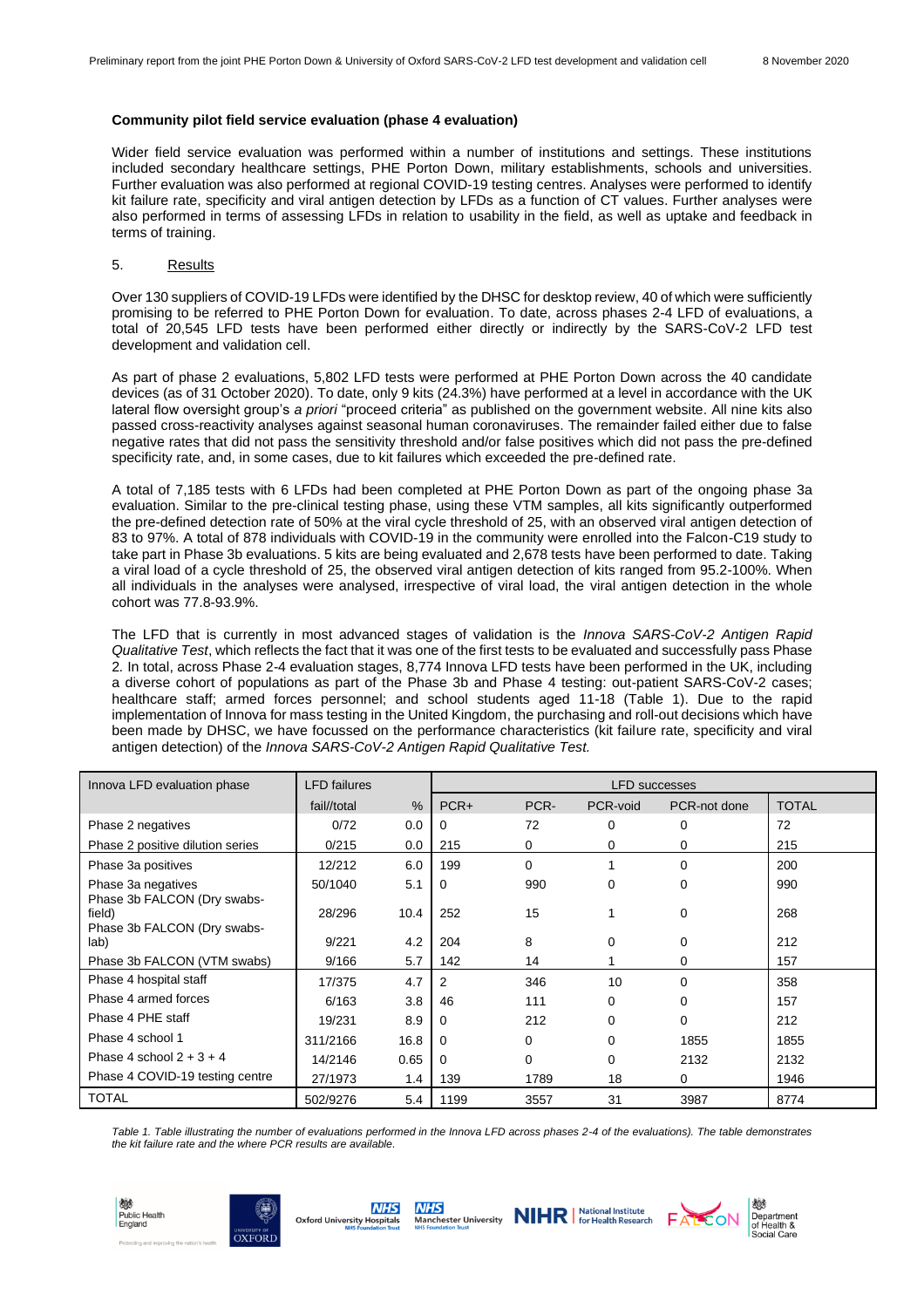#### **Kit Failure Rates**

Table 1 show the Kit Failure Rates. There were marked differences in the kit failure rates ranging from 0.65% to 16.8% (P<0.00001; chi2(12)=530) suggesting that there might be differences between batches.

#### **Limit of Detection**

We measured the limit of detection of the antigen test with reference to plaque forming units and with RNA copies. Table shows the association between viral antigen detection and viral load as part of Phase 2 evaluations. Under these ideal concentrations, at a PFU of 100/mL, which corresponds to Ct of 25.5, the LFD identified >95% at this viral load.

| PFU/ml | Ct<br>equivalent | Positive LFD<br>tests/total<br><b>LFD</b> tests | % positive |
|--------|------------------|-------------------------------------------------|------------|
| 100000 | 16               | 20/20                                           | 100.0      |
| 10000  | 19               | 25/25                                           | 100.0      |
| 1000   | 23.7             | 65/65                                           | 100.0      |
| 390    | 25.2             | 5/5                                             | 100.0      |
| 100    | 25.5             | 63/65                                           | 95.5       |
| 40     | 28.5             | 3/5                                             | 60.0       |
| 20     | 29.3             | 0/5                                             | 0.0        |
| 10     | 30.2             | 0/5                                             | 0.0        |
| 5      | 31               | 0/5                                             | 0.0        |
| 2.5    | 31.7             | 0/5                                             | 0.0        |
| 1.2    | 32.5             | 0/5                                             | 0.0        |

*Table 2. Table illustrating the limit of sensitivity for SARS-CoV-2 detection by the LFD for antigen detection using spiked saliva samples. Ct - cycle threshold. PFU - plaque forming units.* 

We also analysed the association between viral antigen detection and viral load as part of Phase 3a evaluations with clinical samples which were placed in viral transport medium allowing direct comparison of viral load and antigen tests (Fig1). This shows that samples with a CT<25.5 (calculated as a viral load >100,000 RNA copies/ ml) had a 90% or greater chance of being detected.



Throat swabs in Viral Transport Medium

*Figure 1 Proportion of Samples antigen positive according to Viral Load in Samples placed in Viral Transport Medium. 1a) Actual Numbers 1b) Proportion (with SE) estimated using logistic regression model*









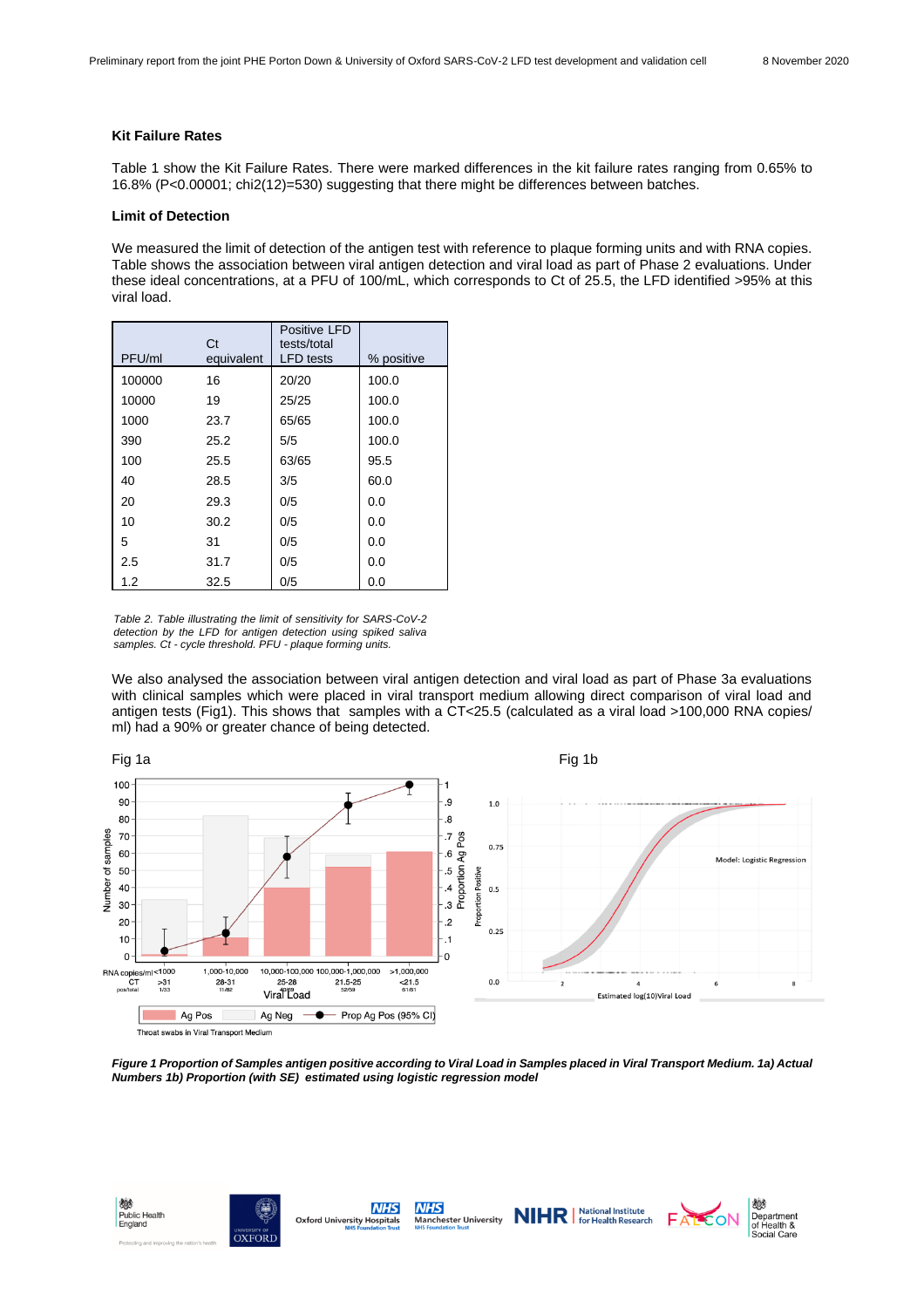# **Specificity**

Device specificity was determined through an analysis of 6,967 tests from evaluation phases 2-4. There was an overall false positive rate of 0.32% (specificity 99.68%). However, there was some indication that there was a difference in the false positive rates between laboratory-based testing (0.06%) compared to field testing (0.39%) (P=0.041 Fishers Exact Test). Our evaluations noted that where there were challenges in interpreting the results when the test result was "weak", these tests were often negative on re-testing. (Table 2).

| <b>Evaluation Phase</b>                     | Testina<br>Centre | False<br>positives/total<br>number | False positives and 95% CI |
|---------------------------------------------|-------------------|------------------------------------|----------------------------|
| Phase 2 evaluation                          | Porton            | 0/72                               | $0.00\%$ (0.00-5.07)       |
| Phase 3a evaluation- negative samples       | Porton            | 0/940                              | $0.00\%$ (0.00-0.41)       |
| Phase 4 evaluation- armed forces            | Porton            | 0/105                              | $0.00\%$ (0.00-3.53)       |
| Phase 4 evaluation- PHE staff               | Porton            | 0/209                              | $0.00\%$ (0.00-1.80)       |
| Phase 4 evaluation- hospital staff          | Oxford            | $1/329*$                           | $0.30\%$ (0.05-1.70)       |
| Subtotal (Experienced laboratory workers)   |                   | 1/1655                             | $0.06\%$ (0.02-0.3)        |
| Phase 4 evaluation-school 1                 | Local             | $9/1855**$                         | $0.49\%$ (0.26-0.92)       |
| Phase 4 evaluation-school $2 + 3 + 4$       | Local             | $7/2130**$                         | $0.33\%$ (0.16-0.68)       |
| Phase 4 evaluation- COVID-19 testing centre | Local             | $5/1327***$                        | $0.38\%$ (0.16-0.88)       |
| Subtotal (Locally trained)                  |                   | 21/5312                            | $0.39\%$ $(0.24 - 0.60)$   |
| <b>TOTAL</b>                                |                   | 22/6967                            | $0.32\%$ (0.21-0.47)       |

\*This was 1 weak positive result that was also a weak positive on repeating\*\* Weak positives result were negative on re-testing with Innova., \*\*\* Not photographed or repeated. Taken in setting of prevalence of 14% LFD positive results.

#### *Table 2. Table illustrates the number of false positives in each evaluation stage and associated 95% confidence interval.*

# **Antigen Detection in Field Studies;**

#### Community research evaluation (phase 3b evaluation)

Viral antigen detection in individuals with confirmed SARS-CoV-2 infection was assessed in the Phase 3b evaluation as part of the FALCON-C19 research study. In particular, throat swabs were placed directly into the kit buffer solution (without using viral transport medium). Tests were performed either by laboratory scientists at PHE Porton Down or by fully trained research health care workers at the testing site. Overall 248/323 (76.8%) of the PCR positives were antigen positive. Figure 2 shows the relationship between viral load and antigen detection. There were no discernible differences in viral antigen detection in asymptomatic vs. symptomatic individuals (33/43 76.7% vs. 100/127 78.7%, p=0.78).

#### Phase 4 evaluation

A further series of individuals were recruited from consecutive cases from COVID19 Testing centres with tests performed by self-trained individuals and the results were compared to the Phase 3b shown above. Performance was optimal when the LFD was used by laboratory scientists (156/197 LFDs positive [79.2%, 95% CI: 72.8-84.6%])] versus trained healthcare-workers (92/126 LFDs positive [73.0%, 95% CI: 64.3-80.5%]) and self-trained members of the public given a protocol (214/372 LFDs positive [57.5%, 95% CI:52.3-62.6%]; p<0.0001 chi2(2)=30.1) (Figure 3).